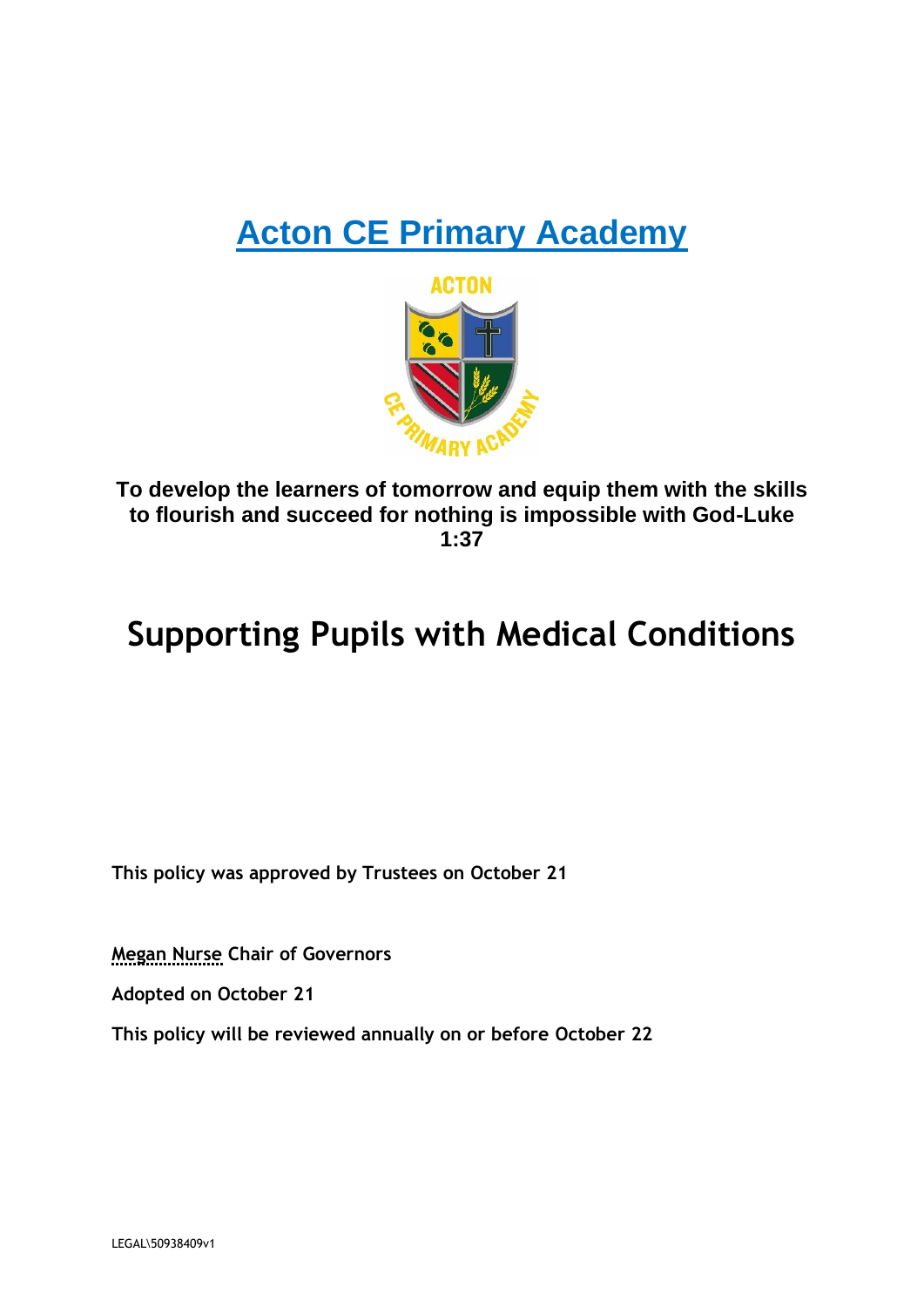## **Contents**

| $\mathbf{1}$   |  |
|----------------|--|
| $\mathbf{2}$   |  |
| 3              |  |
| 4              |  |
| 5              |  |
| 6              |  |
| $\overline{7}$ |  |
| 8              |  |
| 9              |  |
| 10             |  |
|                |  |
|                |  |
|                |  |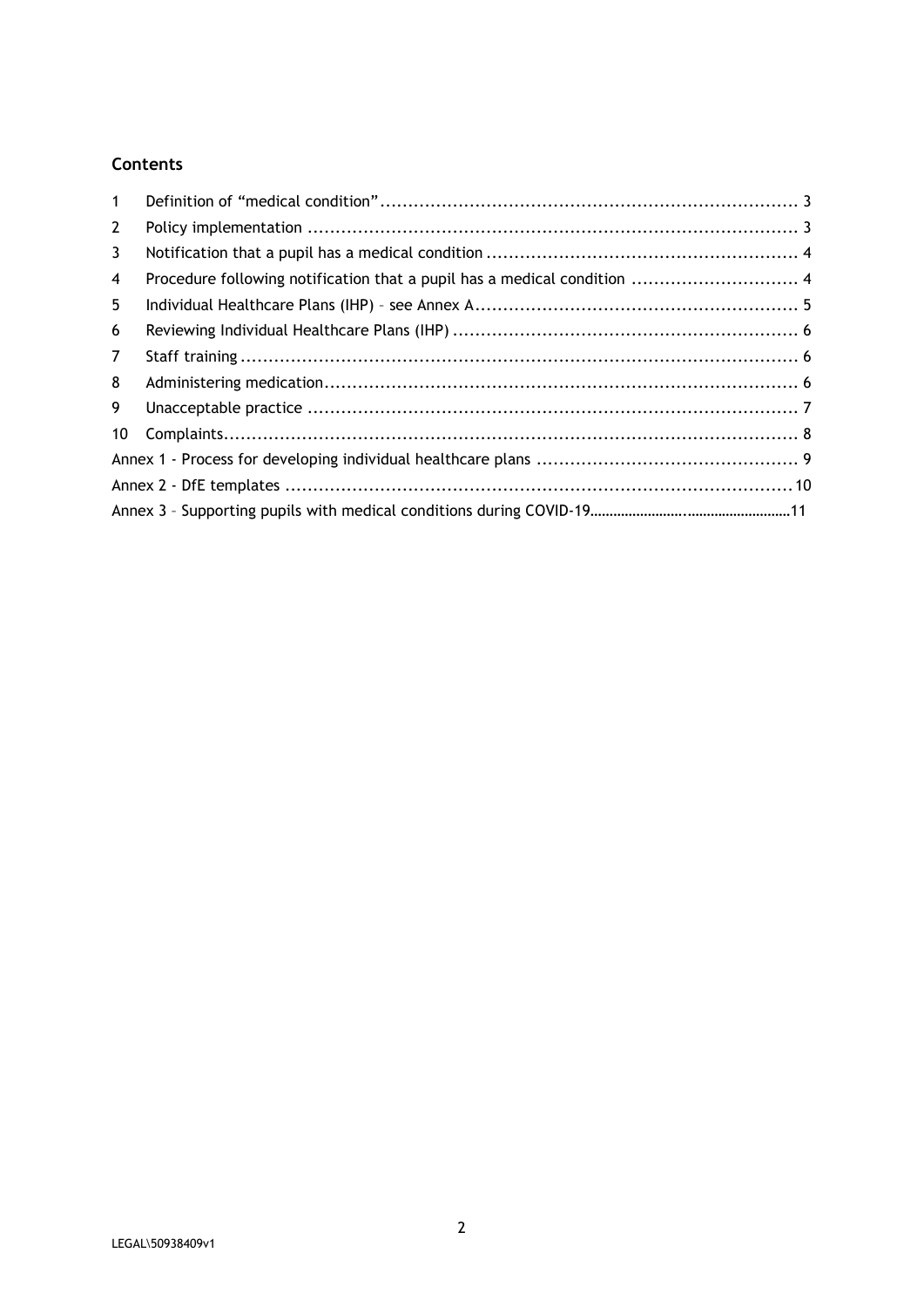As a proprietor of one or more academies, North West Academy Trust has a legal duty to make arrangements for supporting pupils at the academy with medical conditions. The board of North West Academy Trust has delegated this responsibility to the academy.

The academy has adopted this policy to set out the arrangements it has put in place for its pupils with medical conditions.

## **Overriding principles**

Children and young people with medical conditions are entitled to a full education. The academy is committed to ensuring that pupils with medical conditions are properly supported in school so that they can play a full and active role in school life, remain healthy and achieve their academic potential. We want all pupils, as far as possible, to access and enjoy the same opportunities at school as any other child. This will include actively supporting pupils with medical conditions to participate in school trips/visits and or in sporting activities.

#### <span id="page-2-0"></span>**1 Definition of "medical condition"**

- 1.1 For the purposes of this policy, a medical condition is any illness or disability which a pupil has. It can be:
	- physical or mental
	- a single episode or recurrent
	- short-term or long-term
	- relatively straightforward (e.g. the pupil can manage the condition themselves without support or monitoring) or complex (requiring on-going support, medicines or care whilst at school to help the pupil manage their condition and keep them well)
	- involving medication or medical equipment
	- affecting participation in school activities or limiting access to education
- 1.2 Medical conditions may change over time, in ways that cannot always be predicted.

#### <span id="page-2-1"></span>**2 Policy implementation**

- 2.1 The person with overall responsibility for the successful administering and implementation of this policy is the Head Teacher.
- 2.2 The Head Teacher has overall responsibility for ensuring:
	- that sufficient staff are suitably trained to meet the known medical conditions of pupils at the academy
	- all relevant staff are made aware of the pupil's medical condition and supply teachers are properly briefed
	- cover arrangements are in place to cover staff absences/turnover to ensure that someone is always available and on site
	- risk assessments for school visits, holidays and other school activities outside of the normal timetable are completed
	- individual healthcare plans are prepared where appropriate and monitored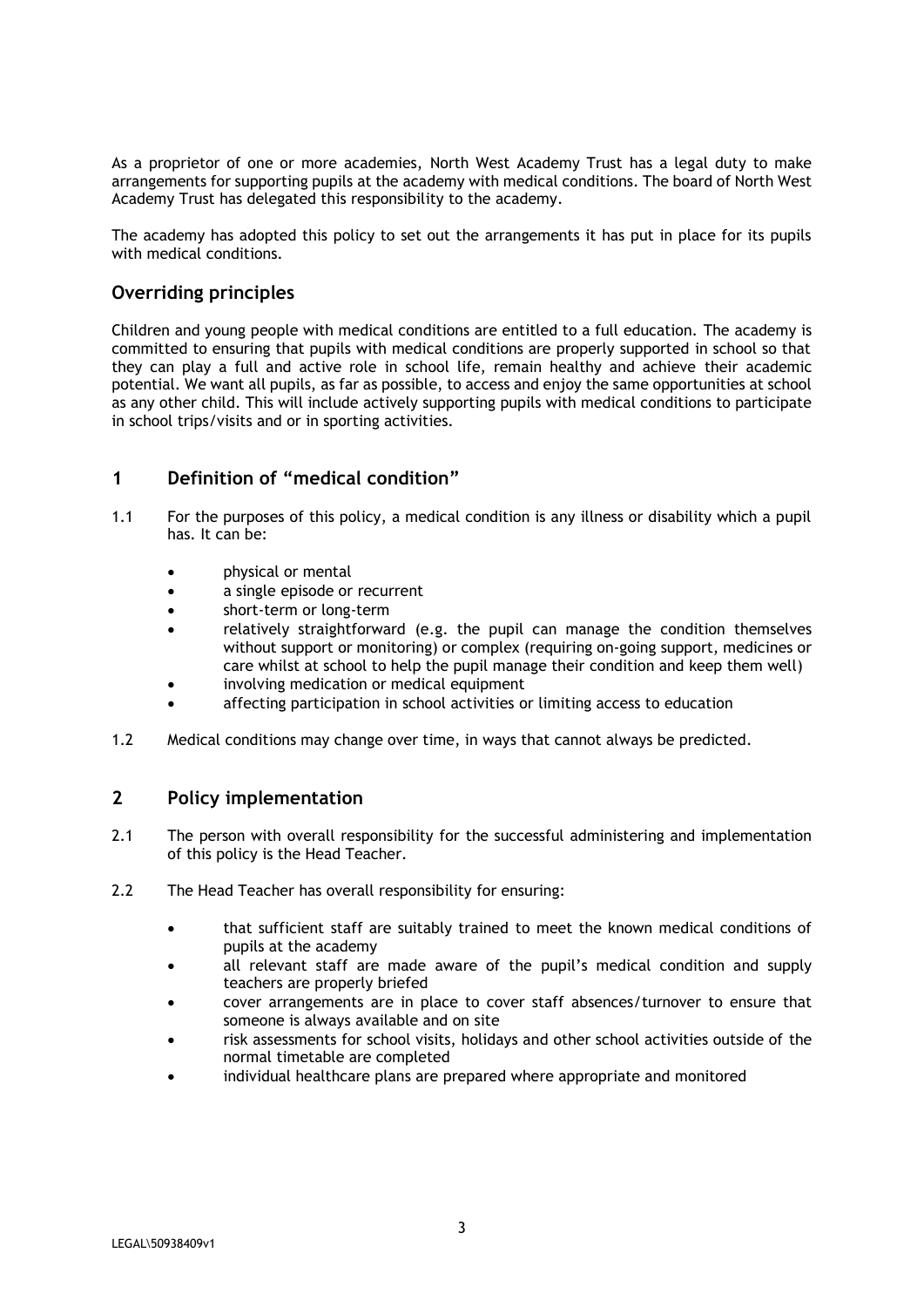#### <span id="page-3-0"></span>**3 Notification that a pupil has a medical condition**

- 3.1 Ordinarily, the pupil's parent/carer will notify the academy that their child has a medical condition. Parents/carers should ideally provide this information in writing addressed to the Head Teacher. However, they may sometimes pass this information on to a class teacher or another member of staff. Any staff member receiving notification that a pupil has a medical condition should notify the Headteacher as soon as practicable.
- 3.2 A pupil themselves may disclose that they have a medical condition. The staff member to whom the disclosure is made should notify the Headteacher as soon as practicable.
- 3.3 Notification may also be received direct from the pupil's healthcare provider or from a school from which a child may be joining the academy. The academy may also instigate the procedure themselves where the pupil is returning to the academy after a long-term absence.

#### <span id="page-3-1"></span>**4 Procedure following notification that a pupil has a medical condition**

- 4.1 Except in exceptional circumstances where the pupil does not wish their parent/carer to know about their medical condition, the pupil's parents/carers will be contacted by the Headteacher, or someone designated by them, as soon as practicable to discuss what, if any, arrangements need to be put into place to support the pupil. Every effort will be made to encourage the child to involve their parents while respecting their right to confidentiality.
- 4.2 Unless the medical condition is short-term and relatively straightforward (e.g. the pupil can manage the condition themselves without any support or monitoring), a meeting will normally be held to:
	- discuss the pupil's medical support needs
	- identify a member of school staff who will provide support to the pupil where appropriate
	- determine whether an individual healthcare plan (IHP) is needed and, if so, what information it should contain
- 4.3 Where possible, the pupil will be enabled and encouraged to attend the meeting and speak on his/her own behalf, taking into account the pupil's age and understanding. Where this is not appropriate, the pupil will be given the opportunity to feed in his/ her views by other means, such as setting their views out in writing.
- 4.4 The healthcare professional(s) with responsibility for the pupil may be invited to the meeting or be asked to prepare written evidence about the pupil's medical condition for consideration. Where possible, their advice will be sought on the need for, and the contents of, an IHP.
- 4.5 In cases where a pupil's medical condition is unclear, or where there is a difference of opinion, the Headteacher will exercise his/ her professional judgement based on the available evidence to determine whether an IHP is needed and/or what support to provide.
- 4.6 For children joining the academy at the start of the school year any support arrangements will be made in time for the start of the school term where possible. In other cases, such as a new diagnosis or a child moving to the academy mid-term, every effort will be made to ensure that any support arrangements are put in place within two weeks.
- 4.7 In line with our safeguarding duties, the academy will ensure that pupil's health is not put at unnecessary risk from, for example, infectious diseases. The academy will not accept a pupil into the school at times where it will be detrimental to the health of that child or others.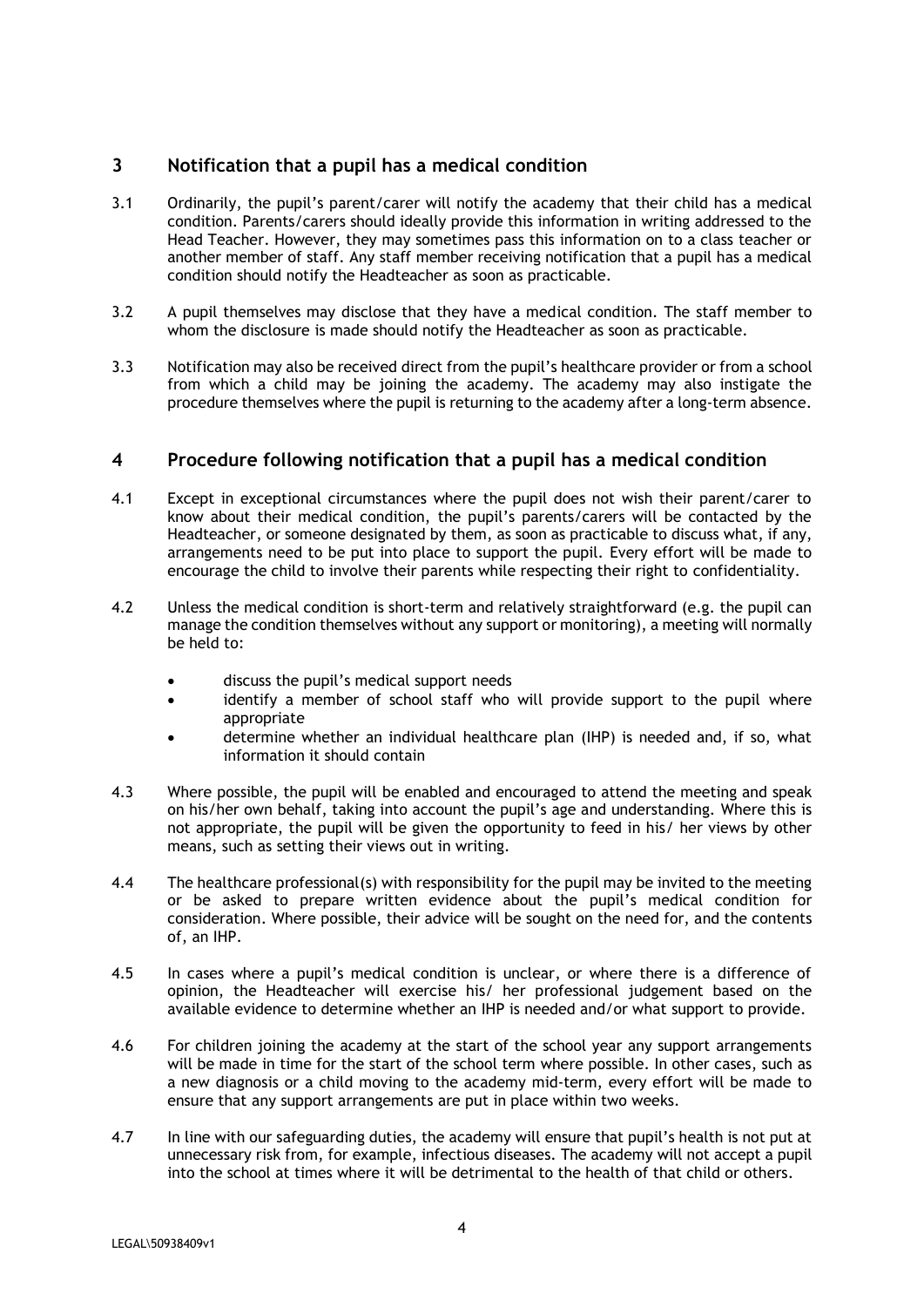#### <span id="page-4-0"></span>**5 Individual Healthcare Plans (IHP) – see Annex A**

- 5.1 Where it is decided that an IHP should be developed for the pupil, this shall be developed in partnership between the academy, the pupil's parents/carers, the pupil and the relevant healthcare professional(s) who can best advise on the particular needs of the pupil. This may include the school nursing service. The local authority will also be asked to contribute where the pupil accesses home-to-school transport to ensure that the authority's own transport healthcare plans are consistent with the IHP.
- 5.2 The aim of the IHP is to capture the steps which the academy needs to take to help the pupil manage their condition and overcome any potential barriers to getting the most from their education. It will be developed with the pupil's best interests in mind. In preparing the IHP the academy will need to assess and manage the risk to the pupil's education, health and social well-being and minimise disruption.
- 5.3 IHP's may include:
	- details of the medical condition, its triggers, signs, symptoms and treatments
	- the pupil's resulting needs, including medication (dose, side-effects and storage) and other treatments, time, facilities, equipment, testing, access to food and drink where this is used to manage their condition, dietary requirements and environmental issues e.g. crowded corridors or travel time between lessons
	- specific support for the pupil's educational, social and emotional needs for example, how absences will be managed, requirements for extra time to complete exams, use of rest periods or additional support in catching up with lessons or counselling sessions
	- the level of support needed (some children will be able to take responsibility for their own health needs), including in emergencies; if a pupil is self-managing their medication, this will be clearly stated with appropriate arrangements for monitoring
	- who will provide this support, their training needs, expectations of their role and confirmation of proficiency to provide support for the pupil's medical condition from a healthcare professional and cover arrangements for when they are unavailable
	- who in the academy needs to be aware of the pupil's condition and the support required
	- arrangements for written permission from parents/carers and the Headteacher for medication to be administered by a member of staff, or self-administered by the pupil during school hours
	- separate arrangements or procedures required for school trips or other school activities outside of the normal school timetable that will ensure the pupil can participate, e.g. risk assessments
	- where confidentiality issues are raised by the parent/pupil, the designated individuals to be entrusted with information about the pupil's condition
	- what to do in an emergency, including whom to contact, and contingency arrangements; some children may have an emergency healthcare plan prepared by their lead clinician that could be used to inform development of their IHP
- 5.4 The IHP will also clearly define what constitutes an emergency and explain what to do, including ensuring that all relevant staff are aware of emergency symptoms and procedures. Other pupils in the academy should know what to do in general terms, such as informing a teacher immediately if they think help is needed. If a pupil (regardless of whether they have an IHP) needs to be taken to hospital, staff will stay with the pupil until the parent/carer arrives, or accompany a pupil taken to hospital by ambulance.
- 5.5 Except in exceptional circumstances, or where the healthcare provider deems that they are better placed to do so, the academy will take the lead in writing the plan and ensuring that it is finalised and implemented.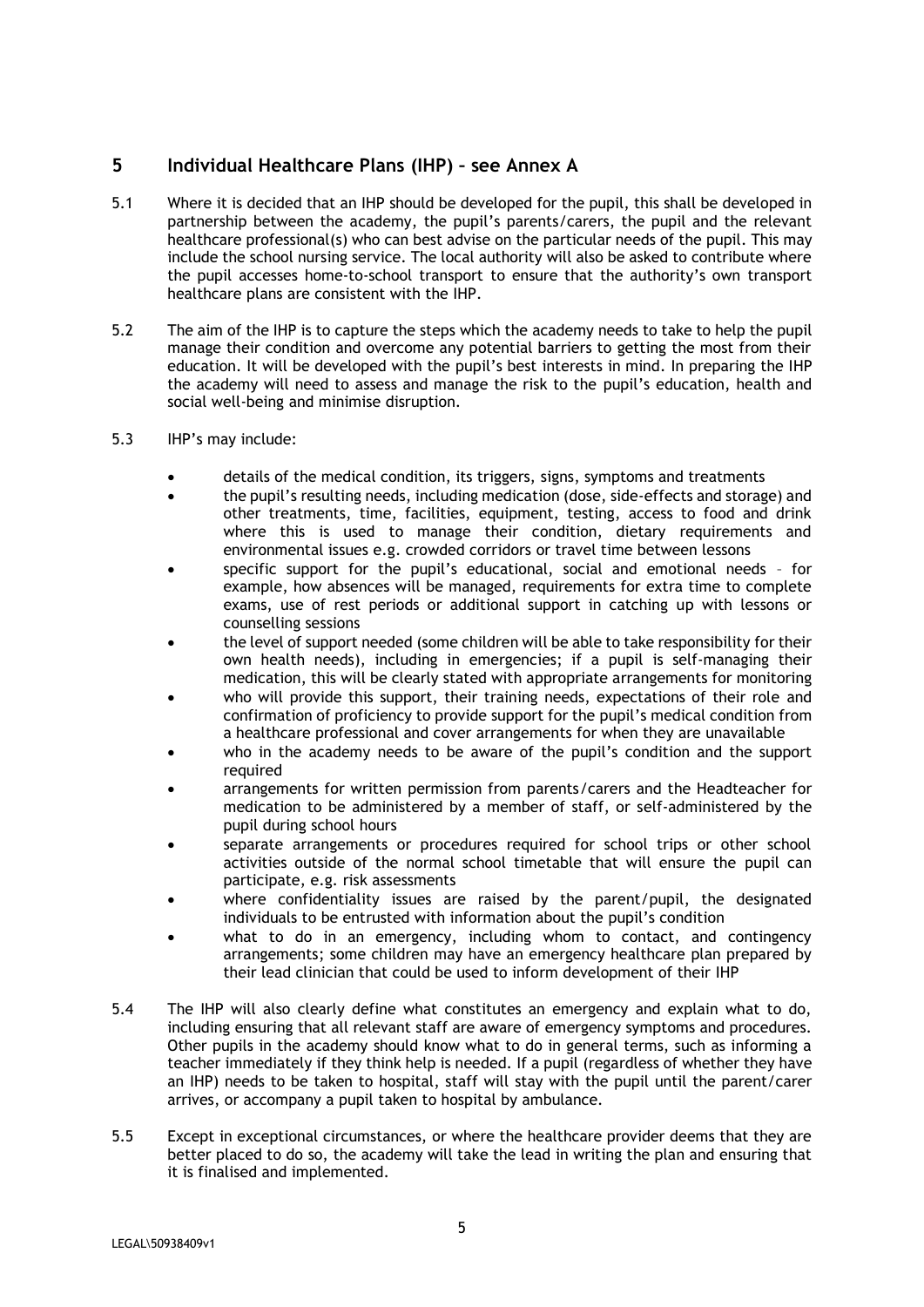- 5.6 Where a pupil is returning to the academy following a period of hospital education or alternative provision (including home tuition), the academy will work with the local authority and education provider to ensure that the IHP identifies the support the pupil will need to reintegrate effectively.
- 5.7 Where the pupil has a special educational need identified in an Education Health and Care Plan (EHCP), the IHP will be linked to or become part of that EHCP.

#### <span id="page-5-0"></span>**6 Reviewing Individual Healthcare Plans (IHP)**

- 6.1 Every IHP shall be reviewed at least annually. The Headteacher (or someone designated by them) shall, as soon as practicable, contact the pupil's parents/carers and the relevant healthcare provider to ascertain whether the current IHP is still needed or needs to be changed. If the academy receives notification that the pupil's needs have changed, a review of the IHP will be undertaken as soon as practicable.
- 6.2 Where practicable, staff who provide support to the pupil with the medical condition shall be included in any meetings where the pupil's condition is discussed.

#### <span id="page-5-1"></span>**7 Staff training**

- 7.1 The Headteacher is responsible for:
	- ensuring that all staff (including new staff) are aware of this policy for supporting pupils with medical conditions and understand their role in its implementation
	- working with relevant healthcare professionals and other external agencies to identify staff training requirements and commission training required
	- ensuring that there are sufficient numbers of trained staff available to implement the policy and deliver against all IHPs, including in contingency and emergency situations
- 7.2 In addition, all members of school staff will know what to do and respond accordingly when they become aware that a pupil with a medical condition needs help.
- 7.3 The academy has in place appropriate levels of insurance regarding staff providing support to pupils with medical conditions, including the administration of medication. Copies of the academy's insurance policies can be made accessible to staff as required.

#### <span id="page-5-2"></span>**8 Administering medication**

- 8.1 No pupil will be given any medication or access to a medical device without confirmation that this has been prescribed by the pupil's GP or other medical professional.
- 8.2 If a pupil requires medicines or medical devices, such as asthma inhalers, blood glucose testing meters or adrenaline pens, in school it is vital that the parent/carer advises the academy accordingly, so that the process for storing and administering medication can be properly discussed.
- 8.3 The academy will only accept medicines that are in-date, labelled, provided in the original container and include instructions for administration, dosage and storage. The exception to this is insulin which must still be in date, but will generally be available inside an insulin pen or a pump, rather than its original container.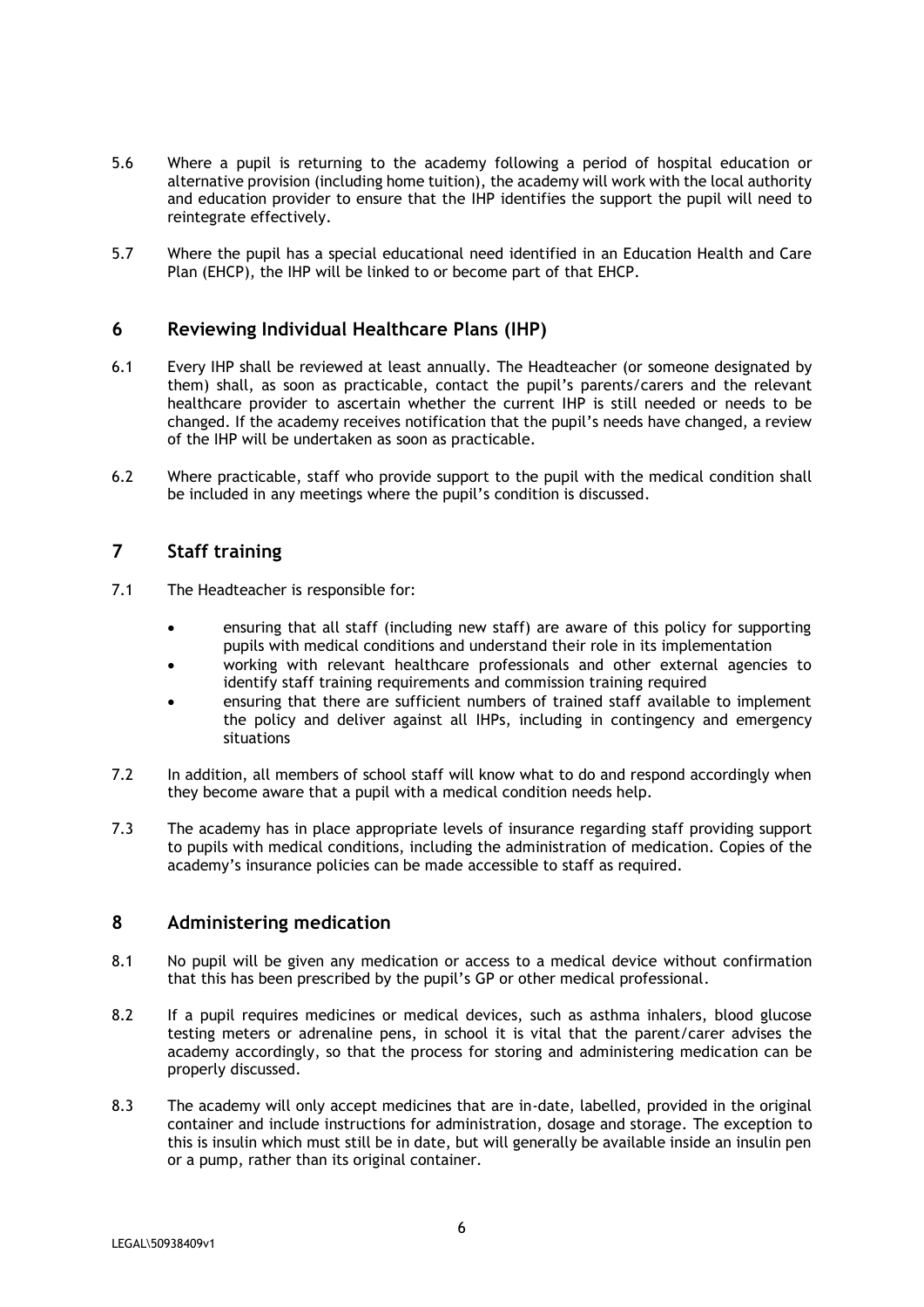- 8.4 The medication must be accompanied by a complete written instruction form signed by the pupil's parent/carer. The academy will not make changes to dosages labelled on the medicine or device on parental instructions.
- 8.5 The pupil and staff supporting the pupil with their medical condition should know where their medicines are at all times and be able to access them when needed. The most appropriate method for storing medicines and medical devices will be discussed with the pupil's parent/carer but the academy will ultimately decide the approach to be taken.
- 8.6 Wherever possible, pupils will be allowed to carry their own medicines and relevant devices or be able to access their medicines for self-medication quickly and easily. Where it is appropriate to do so, pupils will be encouraged to administer their own medication, under staff supervision if necessary. Staff administering medication should do so in accordance with the labelled instructions. Staff who volunteer to assist in the administration of medication will receive appropriate training and guidance before administering medication.
- 8.7 The academy will keep a record of all medicines administered to individual pupils, stating what, how and how much was administered, when and by whom. Any side effects of the medication will be noted.
- 8.8 If a pupil refuses to take their medication, staff will not force them to do so, and will inform the parent/carer of the refusal as a matter of urgency. If a refusal to take medicines results in an emergency, the school's emergency procedures will be followed.
- 8.9 It is the parent/carers' responsibility to renew the medication when supplies are running low and to ensure that the medication supplied is within its expiry date.
- 8.10 It is the responsibility of parents/carers to notify the academy in writing if the pupil's need for medication has ceased. When no longer required, medicines will be returned to the parent/carer to arrange for safe disposal. Sharps boxes should always be used for the disposal of needles.

#### <span id="page-6-0"></span>**9 Unacceptable practice**

Although the Headteacher and other school staff should use their discretion and judge each case on its merits with reference to the pupil's IHP, it will not generally acceptable practice to:

- prevent children from easily accessing their inhalers and medication and administering their medication when and where necessary
- assume that every pupil with the same condition requires the same treatment
- ignore the views of the pupil or their parents/carers or ignore medical evidence or opinion (although this may be challenged)
- send children with medical conditions home frequently or prevent them from staying for normal school activities, including lunch, unless this is specified in their IHP
- if the pupil becomes ill, send them to the school office or medical room unaccompanied or with someone unsuitable
- penalise children for their attendance record if their absences are related to their medical condition e.g. hospital appointments
- prevent pupils from drinking, eating or taking toilet or other breaks whenever they need to in order to manage their medical condition effectively
- require parents/carers, or otherwise make them feel obliged, to attend school to administer medication or provide medical support to their child, including with toileting issues; no parent/carer should have to give up working because the academy is failing to support their child's medical needs; or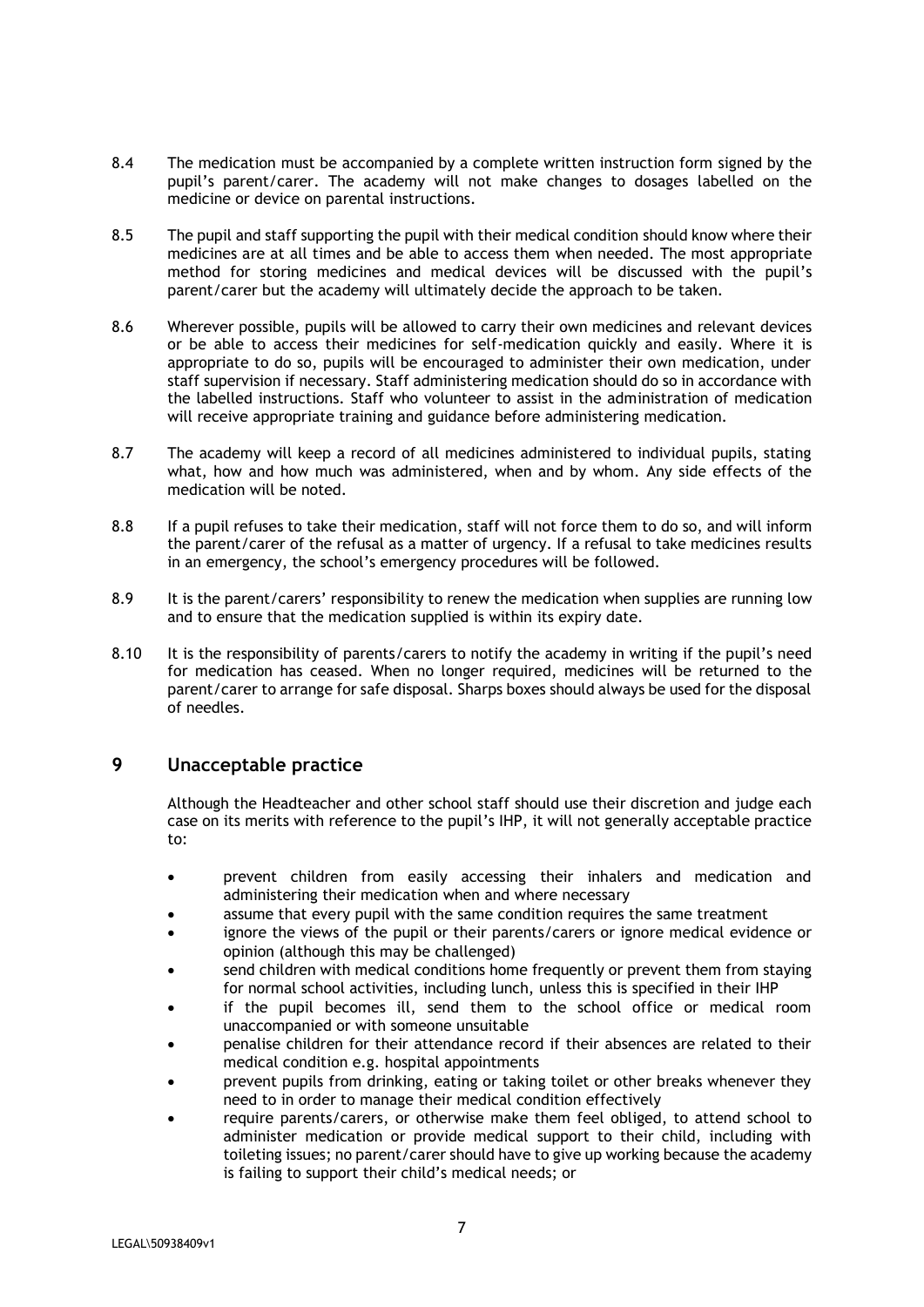• prevent children from participating, or create unnecessary barriers to children participating in any aspect of school life, including school trips, e.g. by requiring parents/carers to accompany the child

## <span id="page-7-0"></span>**10 Complaints**

Complaints regarding this policy or the support provided to pupils with medical conditions should be raised under the academy's usual complaints procedure.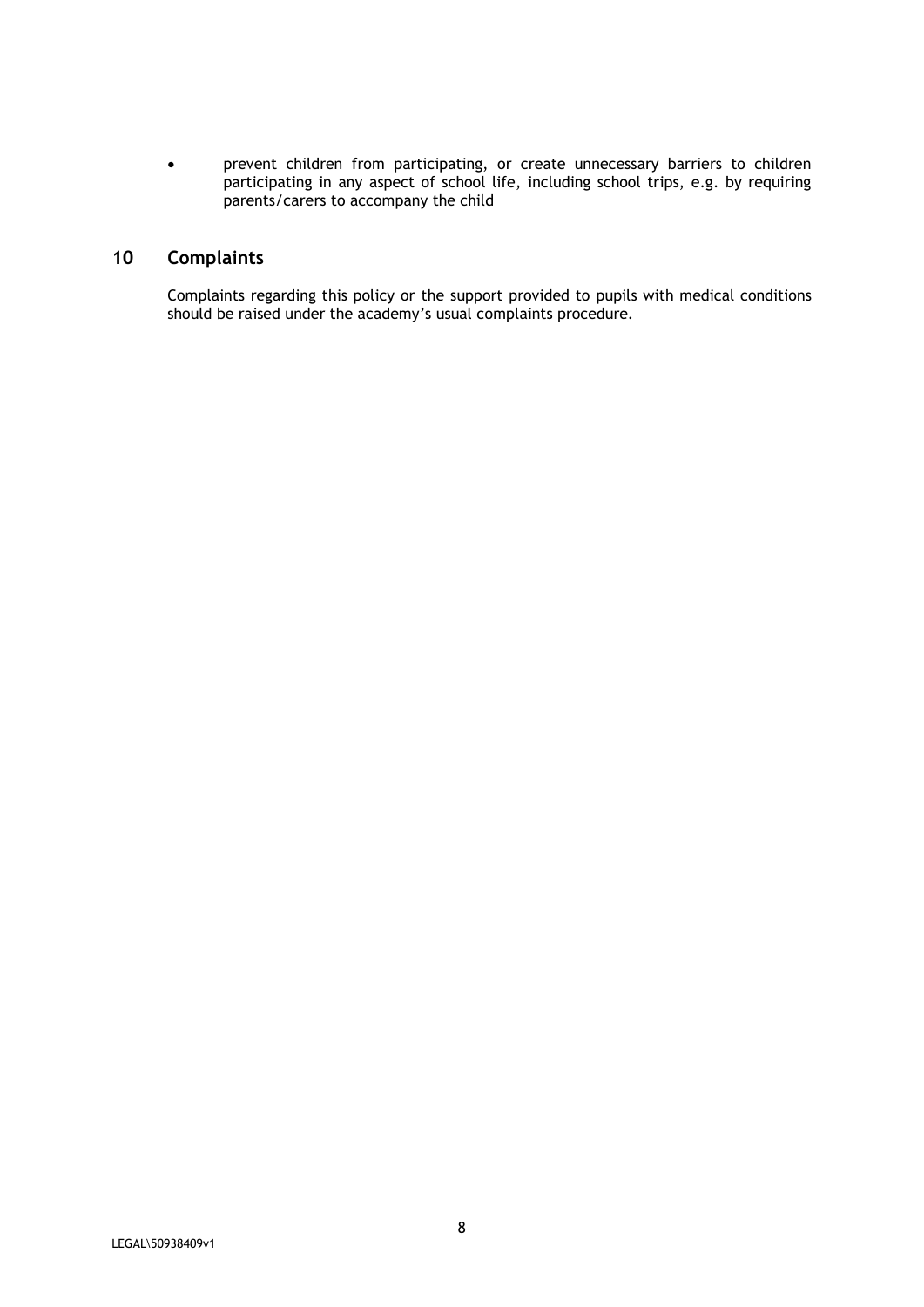**Annex 1 - Process for developing individual healthcare plans**

<span id="page-8-0"></span>

Parent or healthcare professional informs school that child has been newly diagnosed, or is due to attend new school, or is due to return to school after a long-term absence, or that needs have changed Headteacher or senior member of school staff to whom this has been delegated, co-ordinates meeting to discuss child's medical support needs; and identifies member of school staff who will provide support to pupil Meeting to discuss and agree on need for IHCP to include key school staff, child, parent, relevant healthcare professional and other medical/health clinician as appropriate (or to consider written evidence provided by them) Develop IHCP in partnership - agree who leads on writing it. Input from healthcare professional must be provided School staff training needs identified Healthcare professional commissions/delivers training and staff signed-off as competent - review date agreed IHCP implemented and circulated to all relevant staff

> IHCP reviewed annually or when condition changes. Parent or healthcare professional to initiate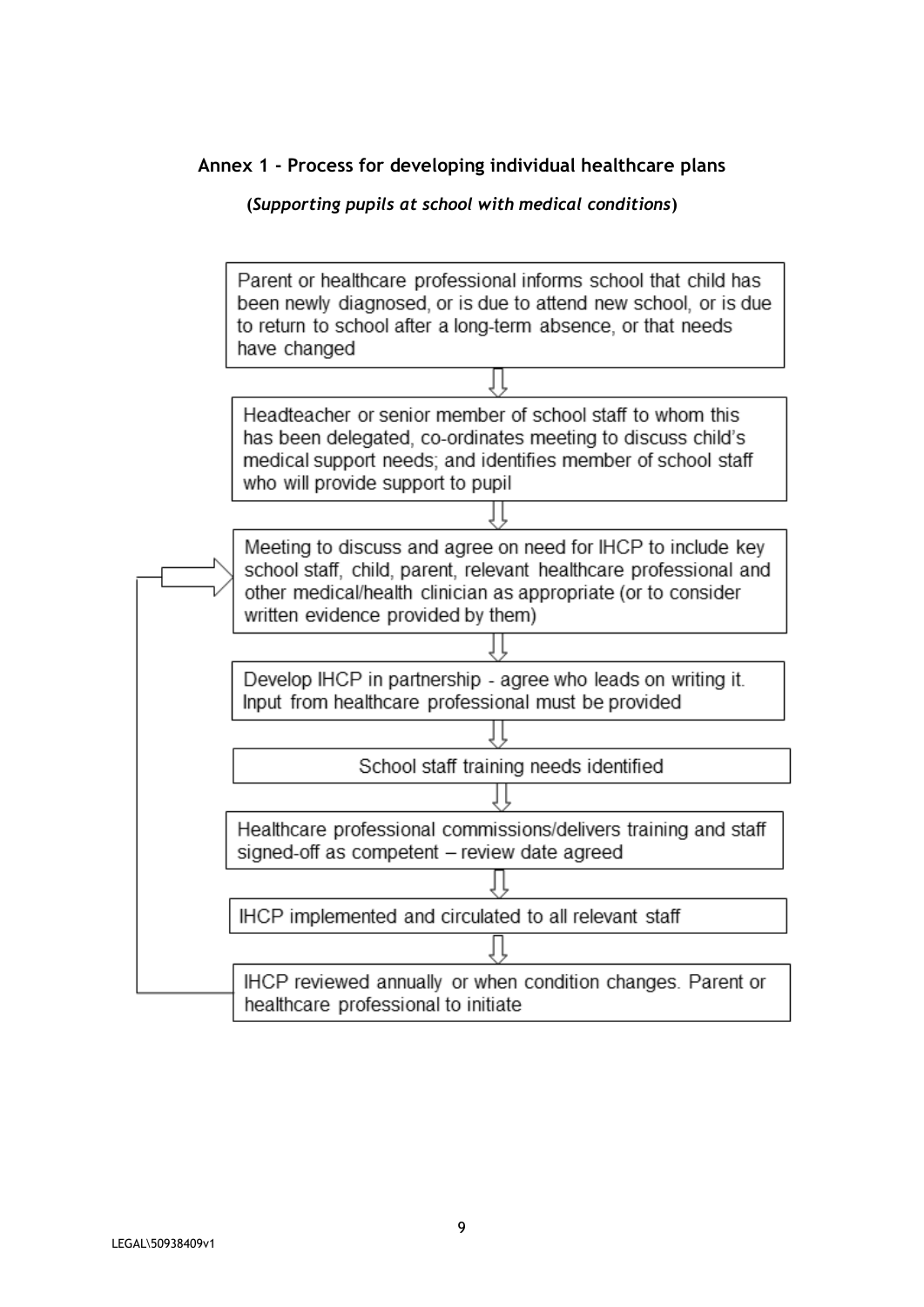<span id="page-9-0"></span>**Annex 2 - DfE templates**

*(Supporting pupils at school with medical conditions)*



# **Templates**

## **Supporting pupils with medical conditions**

**May 2014**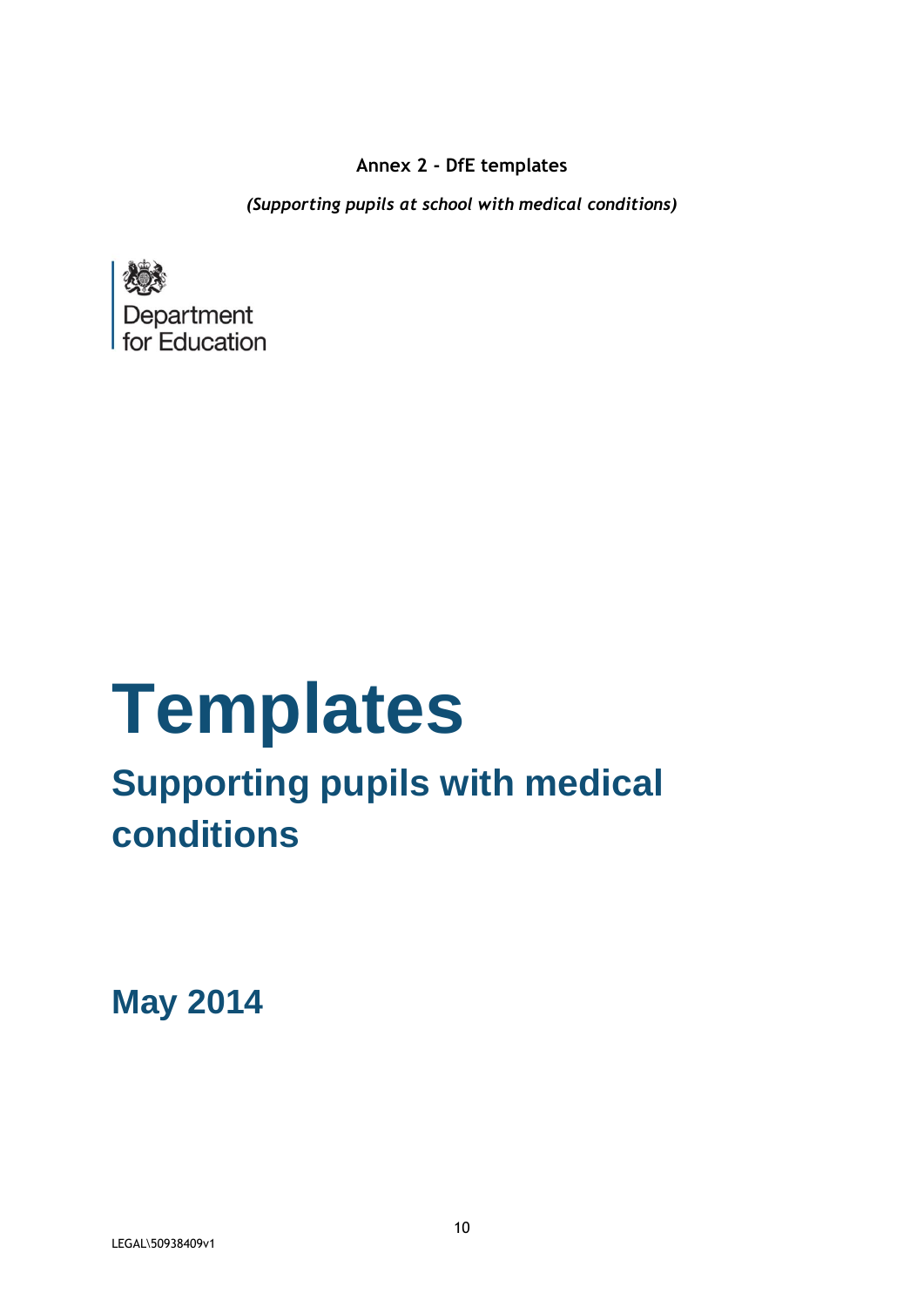## **Introduction**

In response to requests from stakeholders during discussions about the development of the statutory guidance for supporting pupils with medical conditions, we have prepared the following templates. They are provided as an aid to schools and their use is entirely voluntary. Schools are free to adapt them as they wish to meet local needs, to design their own templates or to use templates from another source.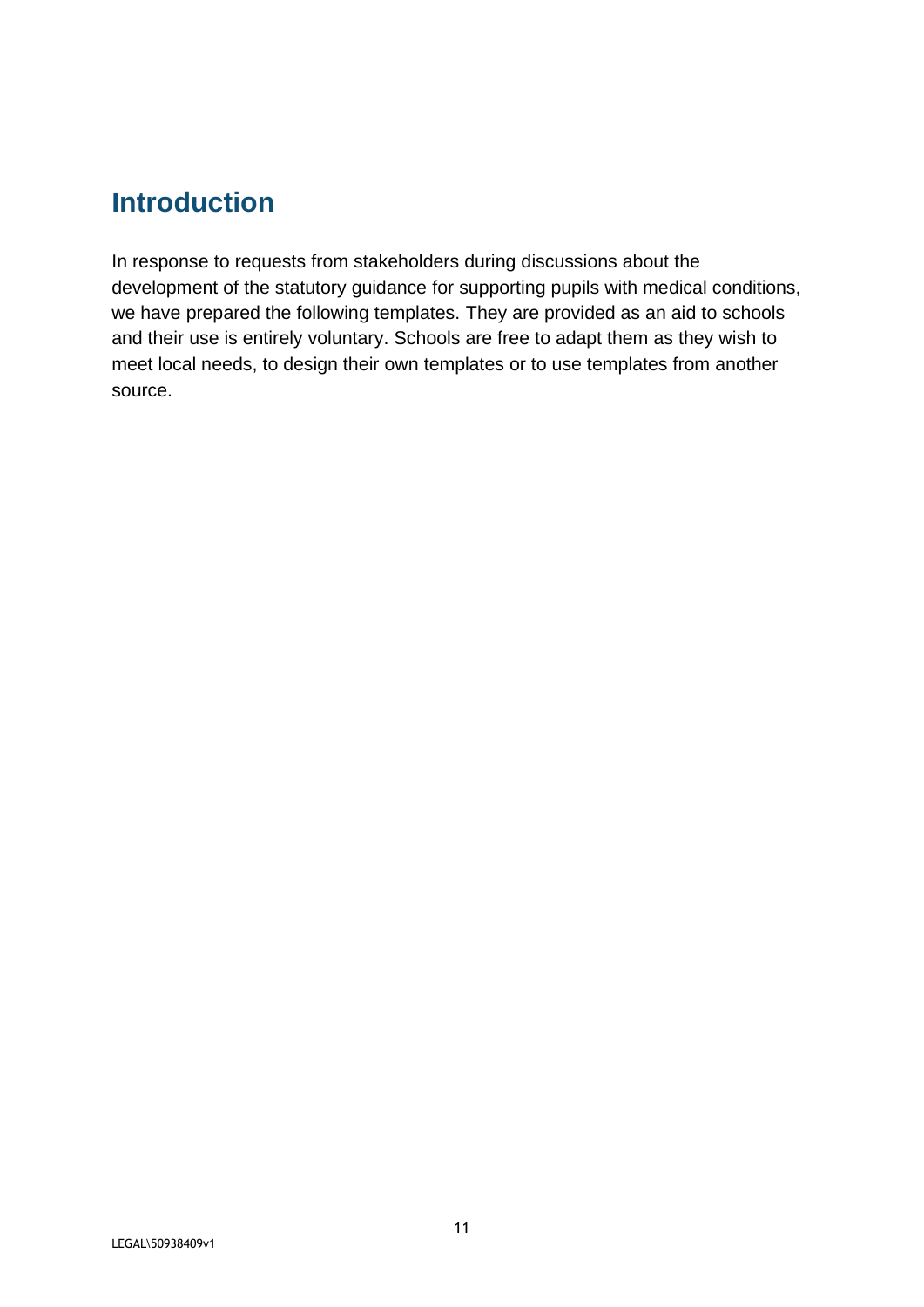## **Template A: individual healthcare plan**

- Name of school/setting
- Child's name
- Group/class/form
- Date of birth
- Child's address
- Medical diagnosis or condition
- Date
- Review date

## **Family Contact Information**

Name Phone no. (work) (home) (mobile) Name Relationship to child Phone no. (work) (home) (mobile)

## **Clinic/Hospital Contact**

| Name |
|------|
|------|

Phone no.

## **G.P.**

Name

Phone no.

Who is responsible for providing support in school



LEGAL\50938409v1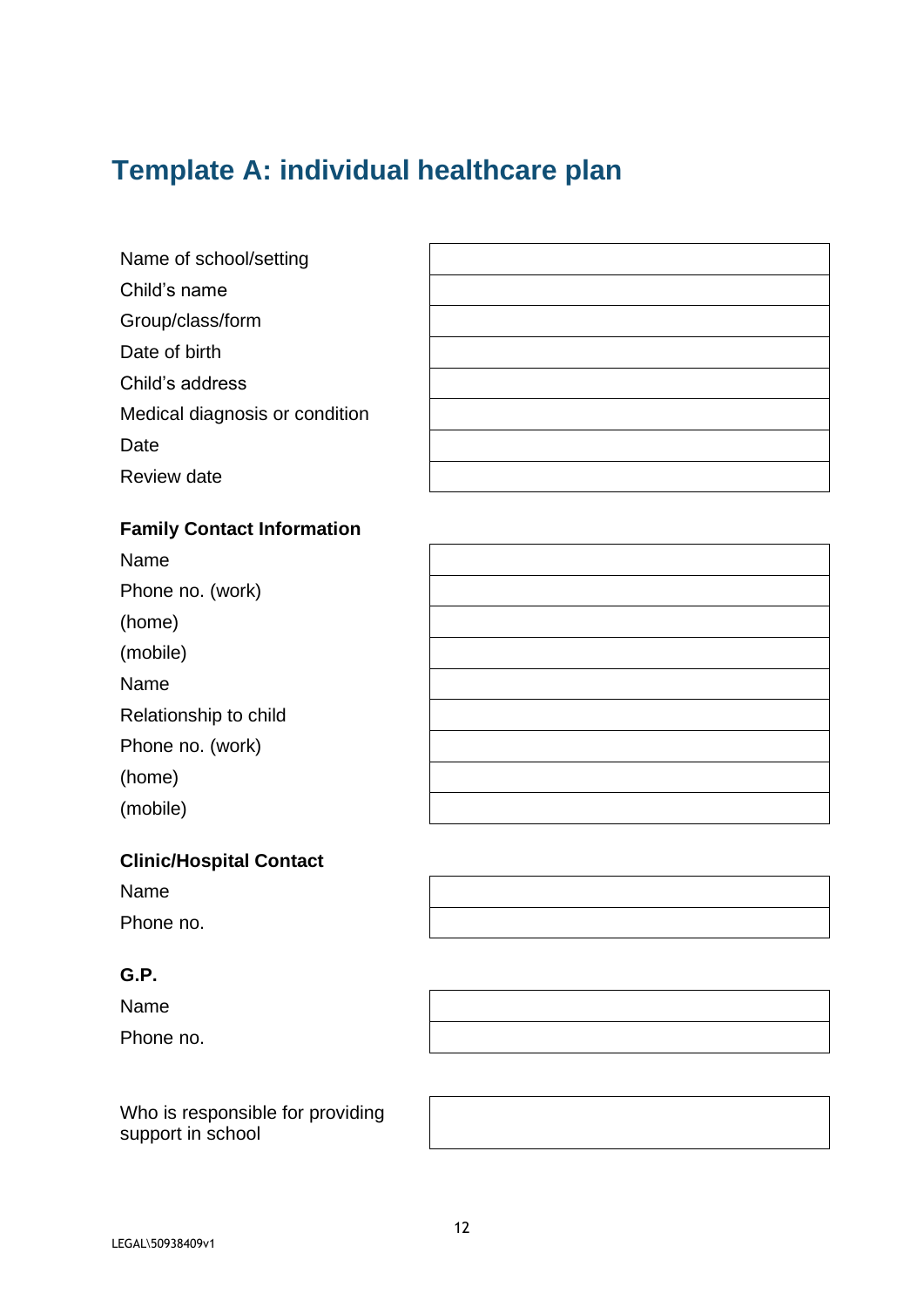Describe medical needs and give details of child's symptoms, triggers, signs, treatments, facilities, equipment or devices, environmental issues etc

Name of medication, dose, method of administration, when to be taken, side effects, contra-indications, administered by/self-administered with/without supervision

Daily care requirements

Specific support for the pupil's educational, social and emotional needs

Arrangements for school visits/trips etc

Other information

Describe what constitutes an emergency, and the action to take if this occurs

Who is responsible in an emergency *(state if different for off-site activities)*

Plan developed with

Staff training needed/undertaken – who, what, when

Form copied to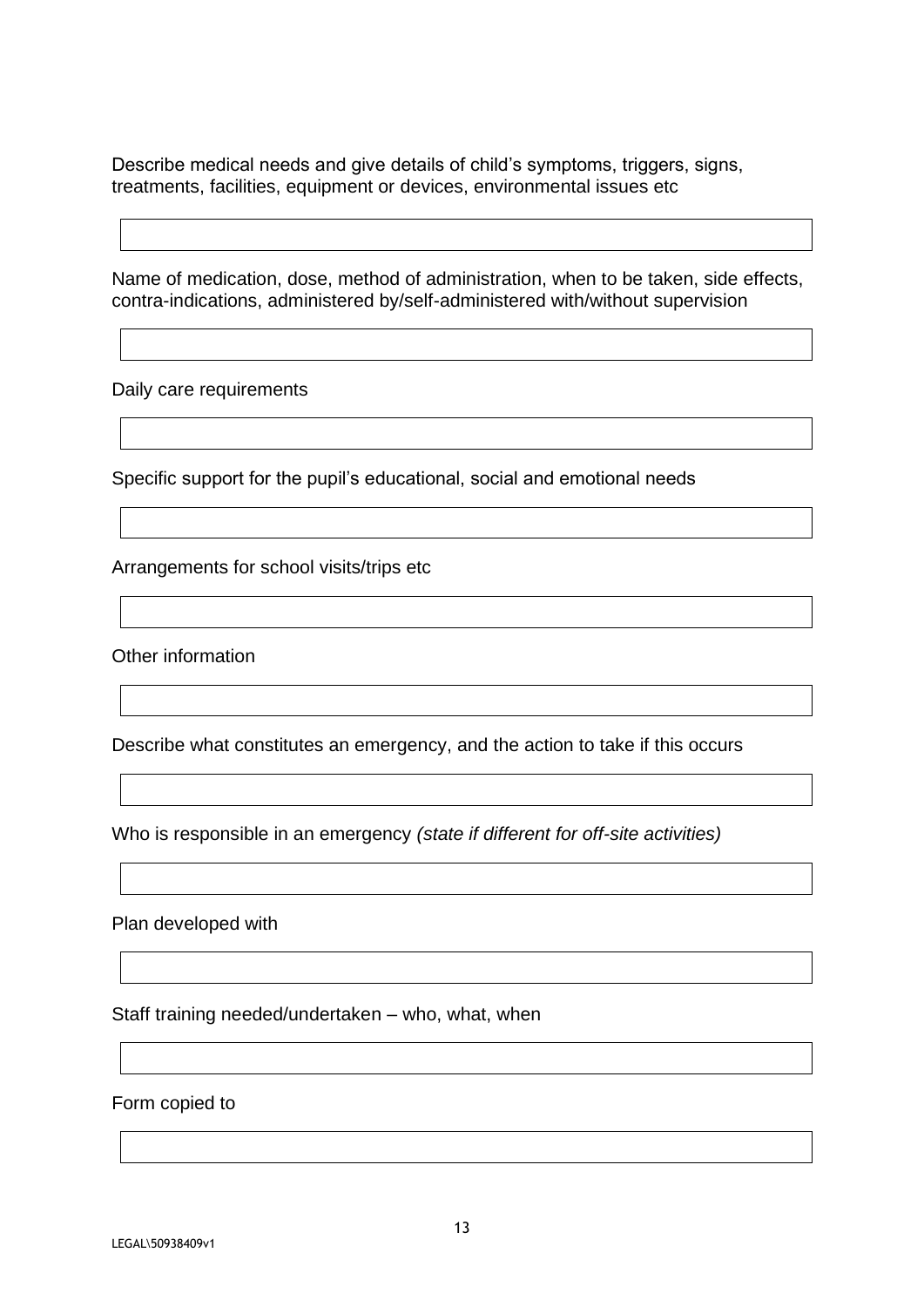## **Template B: parental agreement for setting to administer medicine**

The school/setting will not give your child medicine unless you complete and sign this form, and the school or setting has a policy that the staff can administer medicine.

| Date for review to be initiated by                                         |                                                                              |
|----------------------------------------------------------------------------|------------------------------------------------------------------------------|
| Name of school/setting                                                     |                                                                              |
| Name of child                                                              |                                                                              |
| Date of birth                                                              |                                                                              |
| Group/class/form                                                           |                                                                              |
| Medical condition or illness                                               |                                                                              |
| <b>Medicine</b>                                                            |                                                                              |
| Name/type of medicine<br>(as described on the container)                   |                                                                              |
| Expiry date                                                                |                                                                              |
| Dosage and method                                                          |                                                                              |
| Timing                                                                     |                                                                              |
| Special precautions/other<br>instructions                                  |                                                                              |
| Are there any side effects that the<br>school/setting needs to know about? |                                                                              |
| Self-administration $-$ y/n                                                |                                                                              |
| Procedures to take in an emergency                                         |                                                                              |
|                                                                            | NB: Medicines must be in the original container as dispensed by the pharmacy |
|                                                                            |                                                                              |

## **Contact Details**

Name Daytime telephone no.

Relationship to child

Address

I understand that I must deliver the medicine personally to

[agreed member of staff]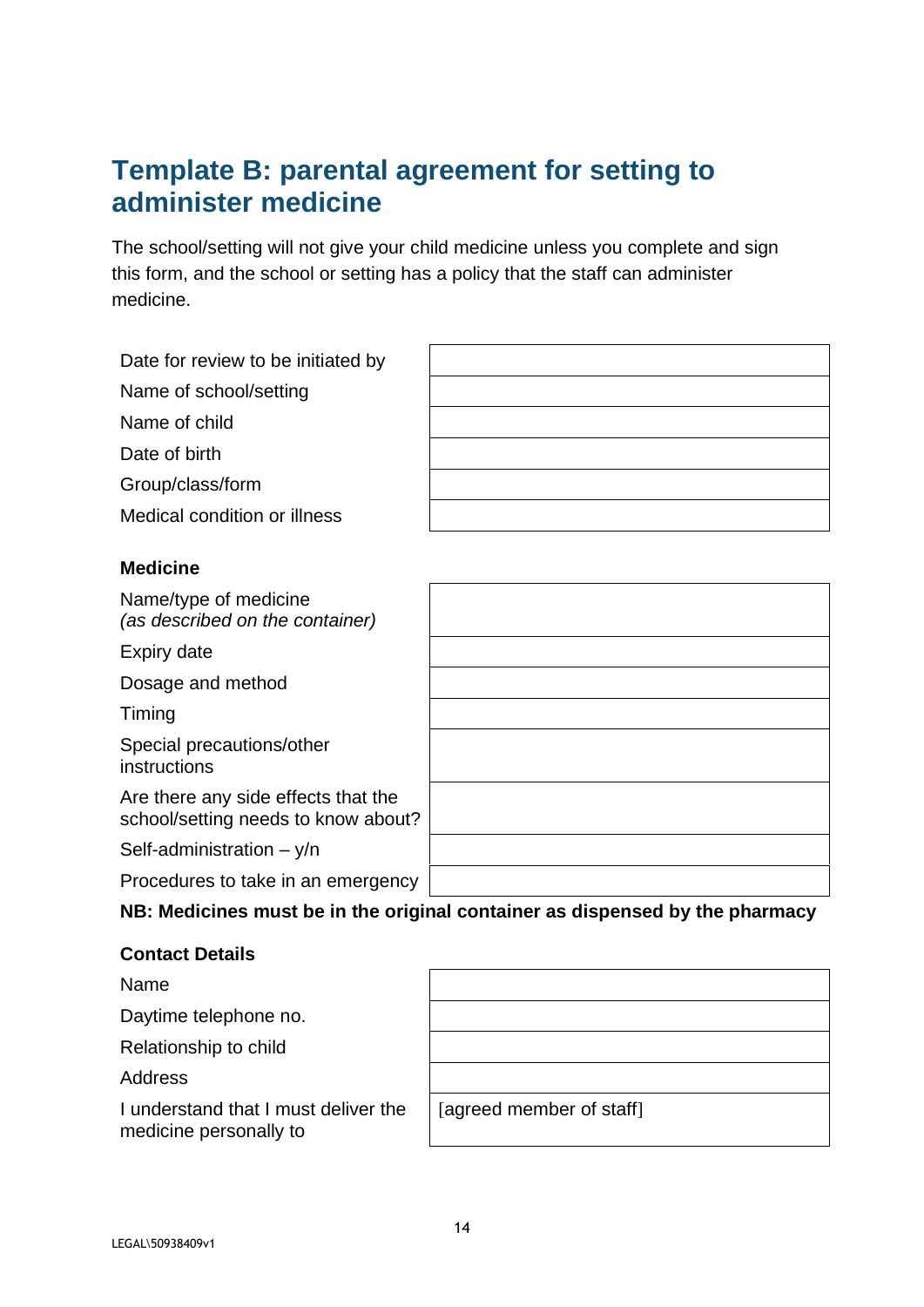The above information is, to the best of my knowledge, accurate at the time of writing and I give consent to school/setting staff administering medicine in accordance with the school/setting policy. I will inform the school/setting immediately, in writing, if there is any change in dosage or frequency of the medication or if the medicine is stopped.

| Signature(s) |  |
|--------------|--|
|--------------|--|

Signature(s)\_\_\_\_\_\_\_\_\_\_\_\_\_\_\_\_\_ Date\_\_\_\_\_\_\_\_\_\_\_\_\_\_\_\_\_\_\_\_\_\_\_\_\_\_\_\_\_\_\_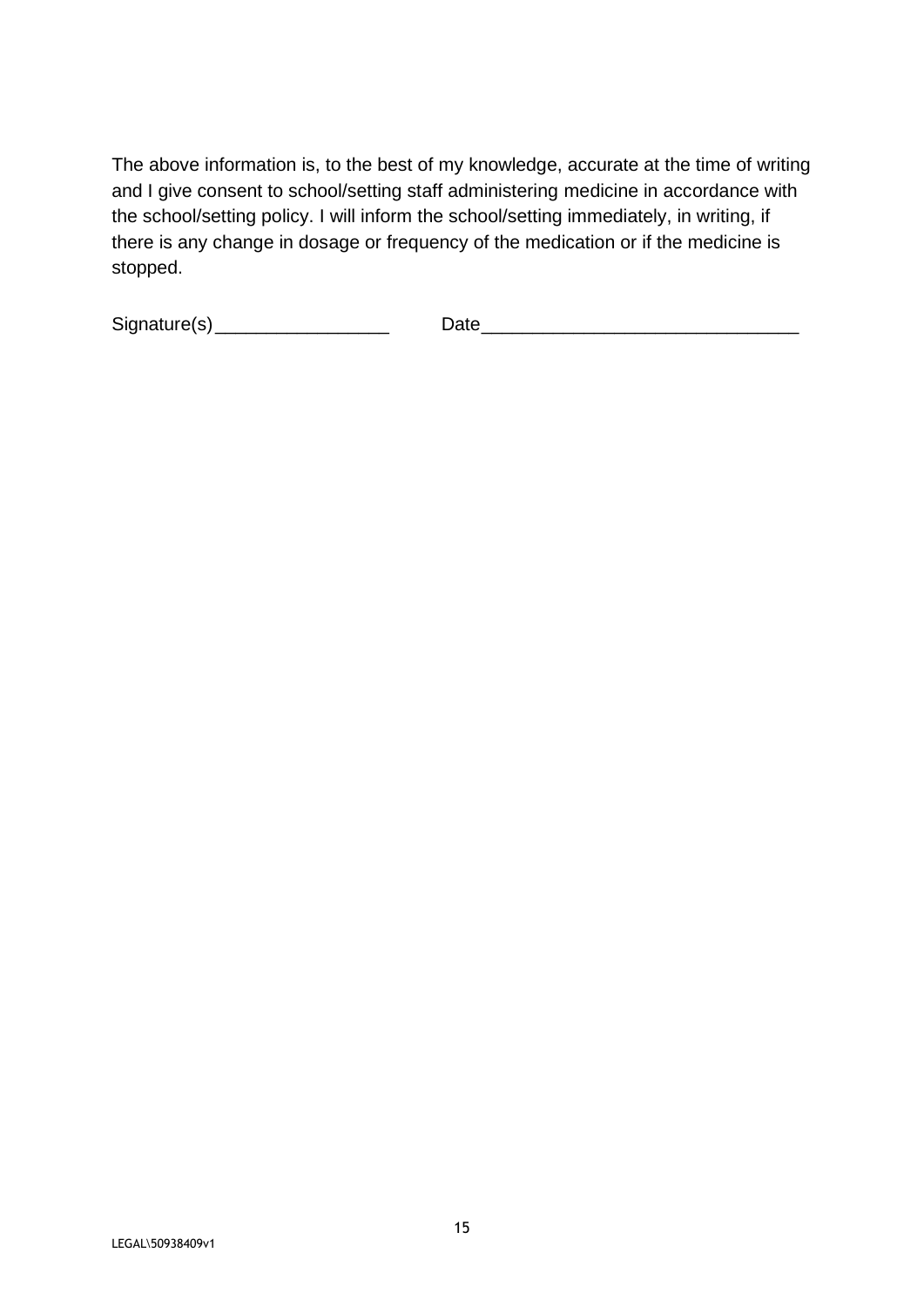## **Template C: record of medicine administered to an individual child**

| Name of school/setting           |  |
|----------------------------------|--|
| Name of child                    |  |
| Date medicine provided by parent |  |
| Group/class/form                 |  |
| <b>Quantity received</b>         |  |
| Name and strength of medicine    |  |
| Expiry date                      |  |
| <b>Quantity returned</b>         |  |
| Dose and frequency of medicine   |  |
|                                  |  |

Staff signature \_\_\_\_\_\_\_\_\_\_\_\_\_\_\_\_\_\_\_\_\_\_\_\_\_

Signature of parent \_\_\_\_\_\_\_\_\_\_\_\_\_\_\_\_\_\_\_\_\_\_\_\_

| Date                       |  |  |
|----------------------------|--|--|
| Time given                 |  |  |
| Dose given                 |  |  |
| Name of member of<br>staff |  |  |
| <b>Staff initials</b>      |  |  |
|                            |  |  |
| Date                       |  |  |
| Time given                 |  |  |
| Dose given                 |  |  |
| Name of member of<br>staff |  |  |
| <b>Staff initials</b>      |  |  |
|                            |  |  |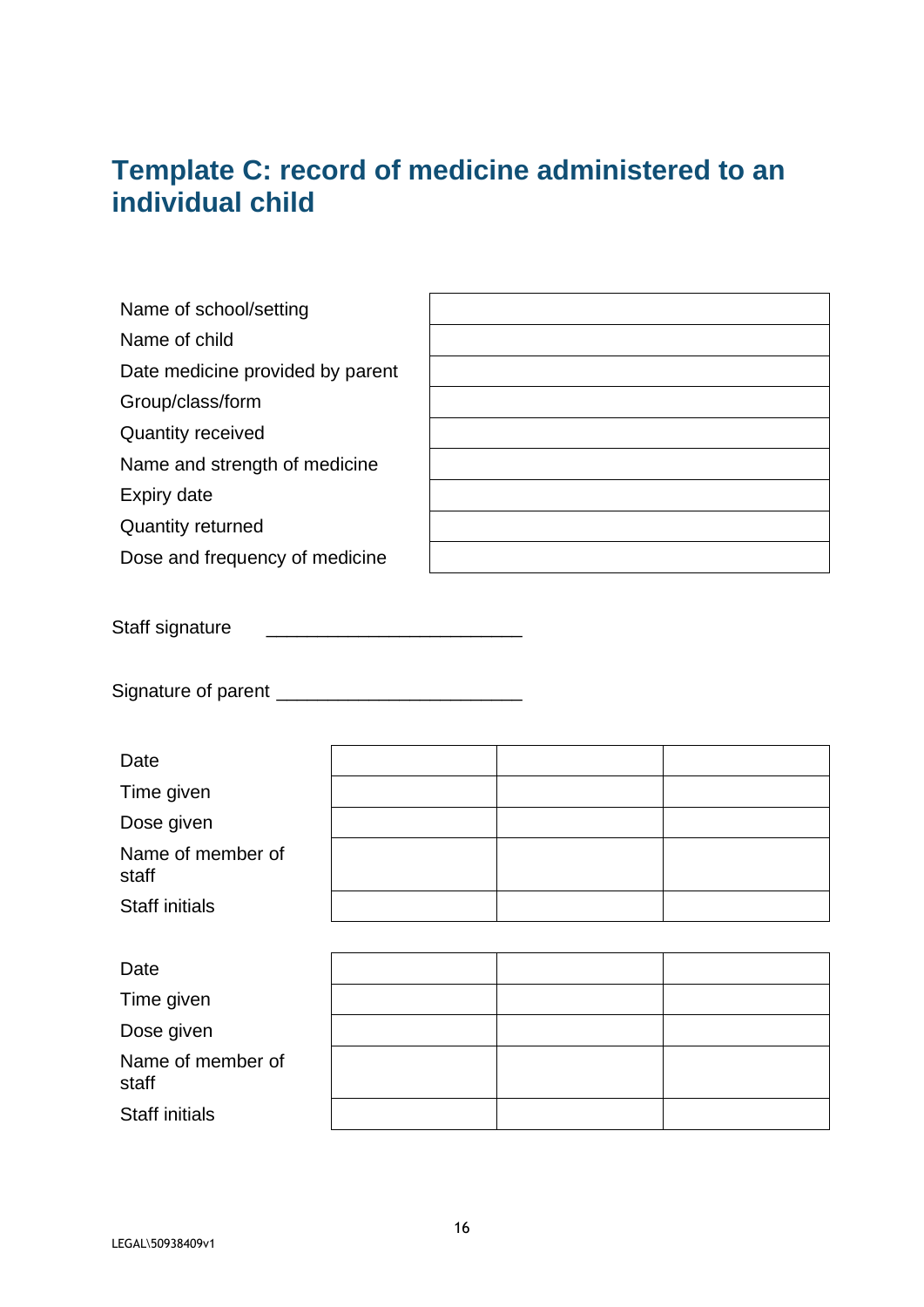## **C: Record of medicine administered to an individual child (Continued)**

| Date                       |  |  |
|----------------------------|--|--|
| Time given                 |  |  |
| Dose given                 |  |  |
| Name of member of<br>staff |  |  |
| <b>Staff initials</b>      |  |  |
|                            |  |  |
| Date                       |  |  |
| Time given                 |  |  |
| Dose given                 |  |  |
| Name of member of<br>staff |  |  |
| <b>Staff initials</b>      |  |  |
|                            |  |  |
| Date                       |  |  |
| Time given                 |  |  |
| Dose given                 |  |  |
| Name of member of<br>staff |  |  |
| <b>Staff initials</b>      |  |  |
|                            |  |  |
| Date                       |  |  |
| Time given                 |  |  |
| Dose given                 |  |  |
| Name of member of<br>staff |  |  |
| <b>Staff initials</b>      |  |  |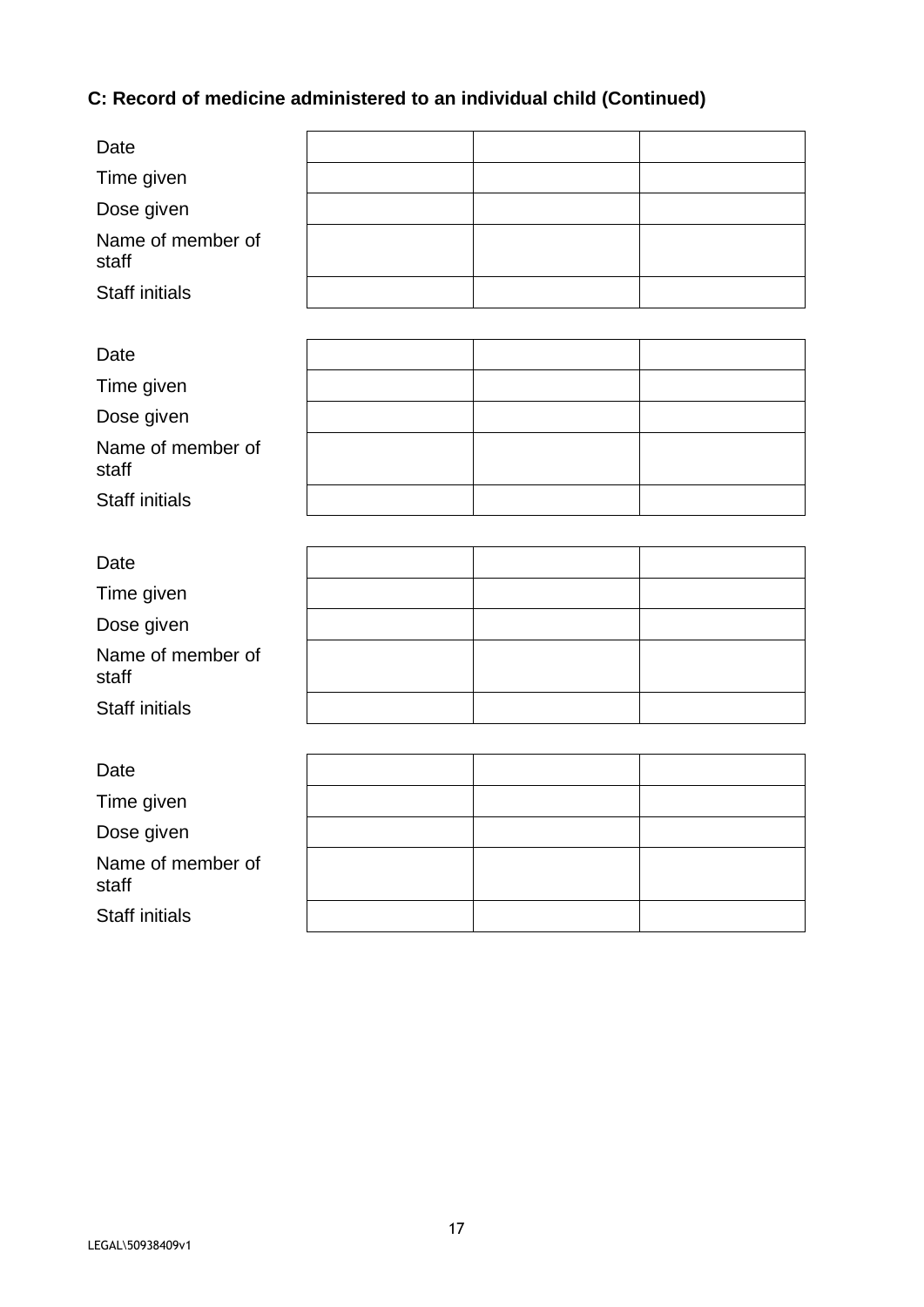## **Template D: record of medicine administered to all children**

| Name of school/setting |              |      |                     |            |               |                       |            |
|------------------------|--------------|------|---------------------|------------|---------------|-----------------------|------------|
| Date                   | Child's name | Time | Name of<br>medicine | Dose given | Any reactions | Signature<br>of staff | Print name |
|                        |              |      |                     |            |               |                       |            |
|                        |              |      |                     |            |               |                       |            |
|                        |              |      |                     |            |               |                       |            |
|                        |              |      |                     |            |               |                       |            |
|                        |              |      |                     |            |               |                       |            |
|                        |              |      |                     |            |               |                       |            |
|                        |              |      |                     |            |               |                       |            |
|                        |              |      |                     |            |               |                       |            |
|                        |              |      |                     |            |               |                       |            |
|                        |              |      |                     |            |               |                       |            |
|                        |              |      |                     |            |               |                       |            |
|                        |              |      |                     |            |               |                       |            |
|                        |              |      |                     |            |               |                       |            |
|                        |              |      |                     |            |               |                       |            |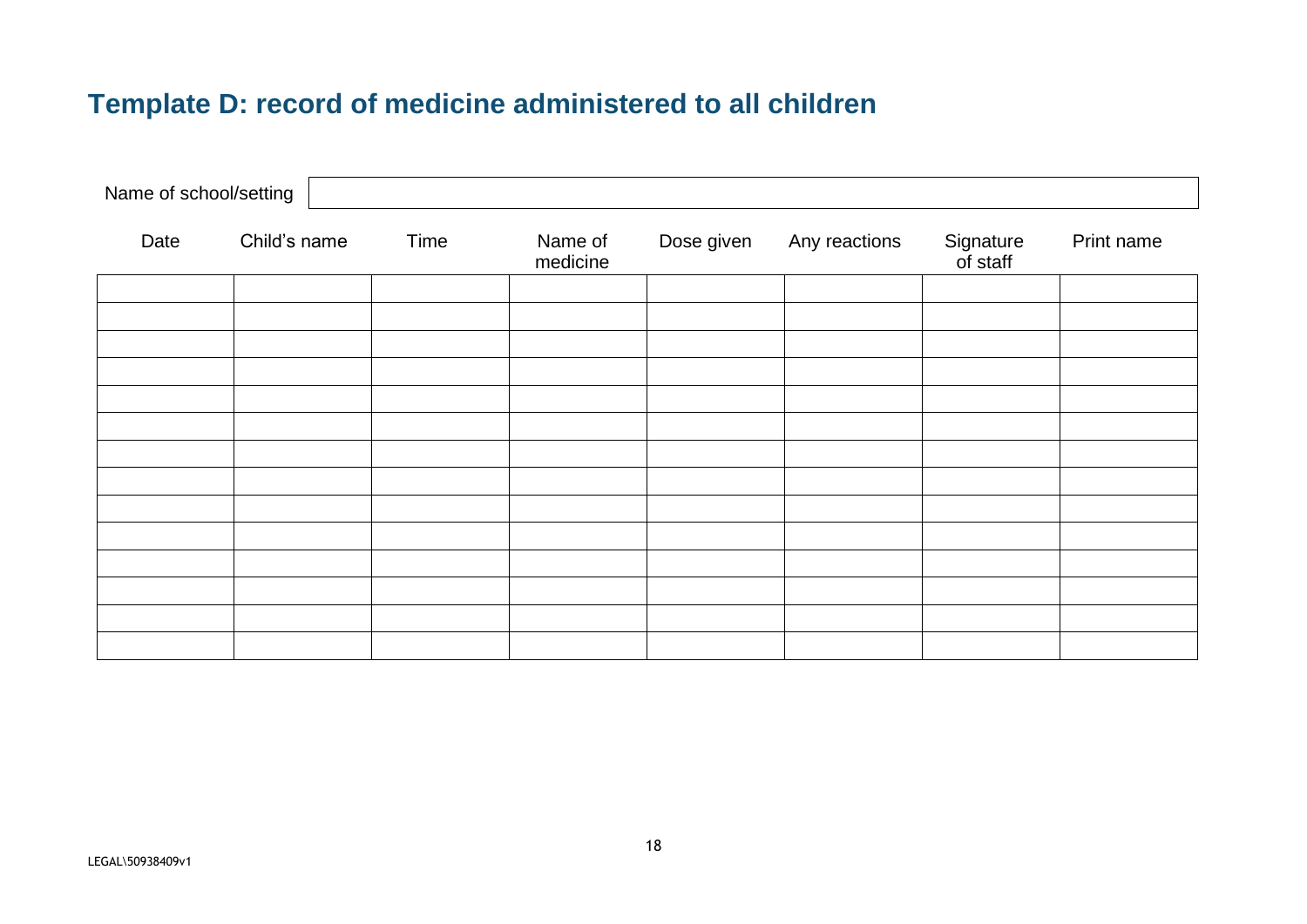## **Template E: staff training record – administration of medicines**

| Name of school/setting     |  |
|----------------------------|--|
| Name                       |  |
| Type of training received  |  |
| Date of training completed |  |
| Training provided by       |  |
| Profession and title       |  |

I confirm that [name of member of staff] has received the training detailed above and is competent to carry out any necessary treatment. I recommend that the training is updated [name of member of staff].

| Trainer's signature |  |
|---------------------|--|
|                     |  |

| Date |  |
|------|--|
|------|--|

**I confirm that I have received the training detailed above.**

| Staff signature |  |
|-----------------|--|
|-----------------|--|

| Date |  |
|------|--|
|      |  |

Suggested review date \_\_\_\_\_\_\_\_\_\_\_\_\_\_\_\_\_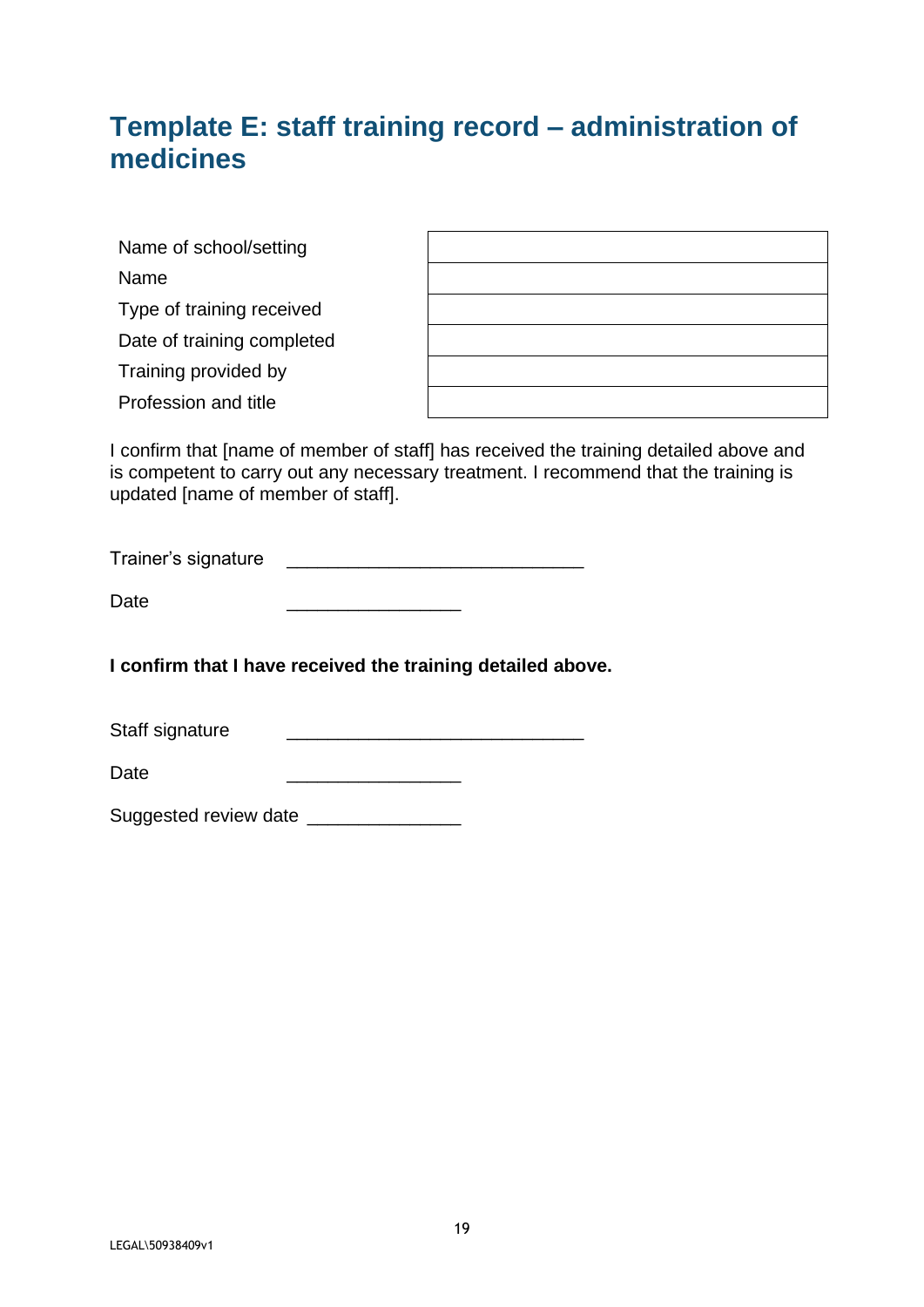## **Template F: contacting emergency services**

**Request an ambulance - dial 999, ask for an ambulance and be ready with the information below.**

**Speak clearly and slowly and be ready to repeat information if asked.**

- 1. your telephone number
- 2. your name
- 3. your location as follows [insert school/setting address]

4. state what the postcode is – please note that postcodes for satellite navigation systems may differ from the postal code

- 5. provide the exact location of the patient within the school setting
- 6. provide the name of the child and a brief description of their symptoms

7. inform Ambulance Control of the best entrance to use and state that the crew will be met and taken to the patient

8. put a completed copy of this form by the phone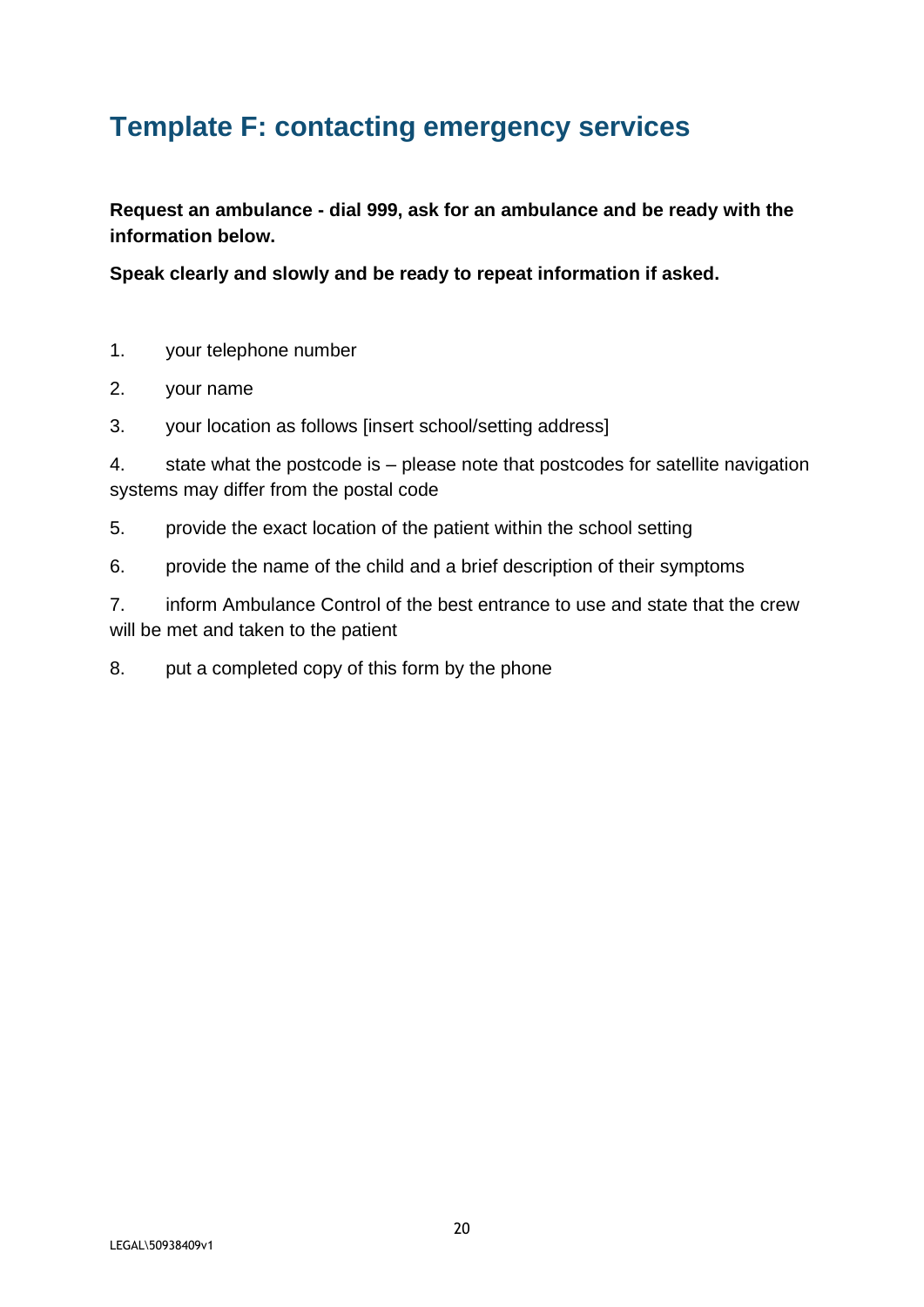## **Template G: model letter inviting parents to contribute to individual healthcare plan development**

Dear Parent

DEVELOPING AN INDIVIDUAL HEALTHCARE PLAN FOR YOUR CHILD

Thank you for informing us of your child's medical condition. I enclose a copy of the school's policy for supporting pupils at school with medical conditions for your information.

A central requirement of the policy is for an individual healthcare plan to be prepared, setting out what support the each pupil needs and how this will be provided. Individual healthcare plans are developed in partnership between the school, parents, pupils, and the relevant healthcare professional who can advise on your child's case. The aim is to ensure that we know how to support your child effectively and to provide clarity about what needs to be done, when and by whom. Although individual healthcare plans are likely to be helpful in the majority of cases, it is possible that not all children will require one. We will need to make judgements about how your child's medical condition impacts on their ability to participate fully in school life, and the level of detail within plans will depend on the complexity of their condition and the degree of support needed.

A meeting to start the process of developing your child's individual health care plan has been scheduled for xx/xx/xx. I hope that this is convenient for you and would be grateful if you could confirm whether you are able to attend. The meeting will involve [the following people]. Please let us know if you would like us to invite another medical practitioner, healthcare professional or specialist and provide any other evidence you would like us to consider at the meeting as soon as possible.

If you are unable to attend, it would be helpful if you could complete the attached individual healthcare plan template and return it, together with any relevant evidence, for consideration at the meeting. I [or another member of staff involved in plan development or pupil support] would be happy for you contact me [them] by email or to speak by phone if this would be helpful.

Yours sincerely